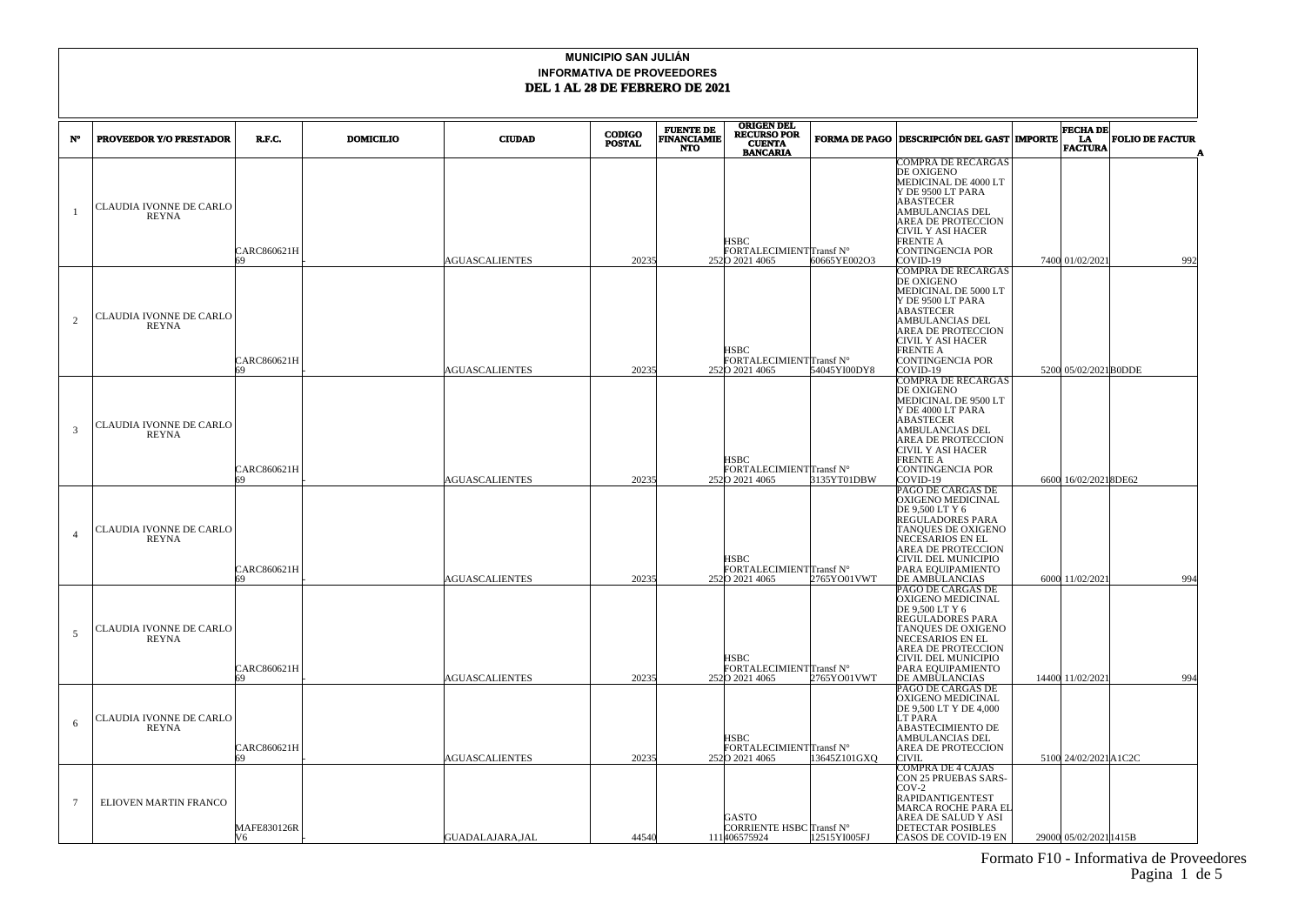|             |                                   |                   |                                                                 |                       | <b>CODIGO</b> | <b>FUENTE DE</b>                 | <b>ORIGEN DEL</b>                           |                            |                                                  | <b>FECHA DE</b>      |                        |
|-------------|-----------------------------------|-------------------|-----------------------------------------------------------------|-----------------------|---------------|----------------------------------|---------------------------------------------|----------------------------|--------------------------------------------------|----------------------|------------------------|
| $N^{\circ}$ | PROVEEDOR Y/O PRESTADOR           | R.F.C.            | <b>DOMICILIO</b>                                                | <b>CIUDAD</b>         | <b>POSTAL</b> | <b>FINANCIAMIE</b><br><b>NTO</b> | <b>RECURSO POR</b><br><b>CUENTABANCARIA</b> | <b>FORMA DE PAGO</b>       | <b>DESCRIPCIÓN DEL GAST   IMPORTE</b>            | LA<br><b>FACTURA</b> | <b>FOLIO DE FACTUR</b> |
|             |                                   |                   |                                                                 |                       |               |                                  |                                             |                            | A POBLACION DE                                   |                      |                        |
|             |                                   |                   |                                                                 |                       |               |                                  |                                             |                            | NUESTRO MUNICIPIO                                |                      |                        |
|             |                                   |                   |                                                                 |                       |               |                                  |                                             |                            | PAGO POR ASESORIA                                |                      |                        |
| 8           | <b>ESTRATEGAS POLITICO-</b>       |                   |                                                                 |                       |               |                                  | <b>CUENTA</b>                               |                            | LEGAL EN MATERIA DE<br>TRANSPARENCIA             |                      |                        |
|             | <b>ELECTORALES SC</b>             | XAXX0101010       |                                                                 |                       |               |                                  | CORRIENTE                                   |                            | CORRESPONDIENTE AL                               |                      |                        |
|             |                                   | <b>DO</b>         | AV. ARCOS #27                                                   | <b>GUDALAJARA</b>     | 44100         |                                  | 1110191466631 BA                            | Transf N° 81592009         | MES DE ENERO 2021                                | 6960 08/02/20212945B |                        |
|             |                                   |                   |                                                                 |                       |               |                                  |                                             |                            | <b>PAGO POR REPARACION</b>                       |                      |                        |
| $\mathbf Q$ | <b>GONZALO RODRIGUEZ</b>          |                   |                                                                 |                       |               |                                  | <b>GASTO</b>                                |                            | DE INYECTORES PARA<br><b>AUTOBUS DEL AREA DE</b> |                      |                        |
|             | <b>FAJARDO</b>                    | ROFG8303261       |                                                                 |                       |               |                                  | CORRIENTE HSBC Transf N°                    |                            | <b>MOVILIDAD Y</b>                               |                      |                        |
|             |                                   | N <sub>2</sub>    |                                                                 | TONALA,JAL            | 45402         |                                  | 111406575924                                | 7955YS008UQ                | TRANSPORTE                                       | 9280 15/02/202       | 42                     |
|             |                                   |                   |                                                                 |                       |               |                                  |                                             |                            | CH 180 PAGO DE                                   |                      |                        |
|             |                                   |                   |                                                                 |                       |               |                                  |                                             |                            | MATERIAL DE PINTURA<br>Y COMPLEMENTOS            |                      |                        |
|             | GRUPO FERRETERO DE ALBA.          |                   |                                                                 |                       |               |                                  |                                             |                            | PARA EL PINTADO DEL                              |                      |                        |
| 10          | S.A. DE C.V                       |                   |                                                                 |                       |               |                                  |                                             |                            | ESPACION HABILITADC                              |                      |                        |
|             |                                   | XAXX0101010       |                                                                 |                       |               |                                  | <b>GASTO</b><br>CORRIENTE HSBC              |                            | PARA LAS NUEVAS<br>OFICINAS                      |                      |                        |
|             |                                   | $\infty$          | AZARO CARDENAS 152 A                                            | SAN JUAN DE LOS LAGOS | 47095         |                                  | 111406575924                                | Cheque $N^{\circ}$ 180     | ADMINISTRATIVAS.                                 | 7925.29 04/02/2021   | 51931                  |
|             |                                   |                   |                                                                 |                       |               |                                  |                                             |                            | PAGO A GRUPO                                     |                      |                        |
|             |                                   |                   |                                                                 |                       |               |                                  |                                             |                            | MULTIDISCIPLINARIO                               |                      |                        |
|             |                                   |                   |                                                                 |                       |               |                                  |                                             |                            | GSC S.C. POR<br><b>HONORARIOS</b>                |                      |                        |
|             |                                   |                   |                                                                 |                       |               |                                  |                                             |                            | <b>CORRESPONDIENTES</b>                          |                      |                        |
|             | <b>GRUPO MULTIDISCIPLINARIO</b>   |                   |                                                                 |                       |               |                                  |                                             |                            | DEL 16 DE ENERO AL 15                            |                      |                        |
| 11          | GSC SC                            |                   |                                                                 |                       |               |                                  |                                             |                            | DE FEBRERO DE 2021,<br>POR ASESORIA.             |                      |                        |
|             |                                   |                   |                                                                 |                       |               |                                  |                                             |                            | <b>TRAMITACION Y</b>                             |                      |                        |
|             |                                   |                   |                                                                 |                       |               |                                  |                                             |                            | <b>SEGUIMIENTO DE</b>                            |                      |                        |
|             |                                   |                   |                                                                 |                       |               |                                  | <b>CUENTA</b>                               |                            | <b>JUICIOS LABORALES</b>                         |                      |                        |
|             |                                   | XAXX0101010<br>h۵ |                                                                 |                       | 44820         |                                  | <b>CORRIENTE</b><br>1110191466631 BA        | Transf N° 74062017         | PARA EL AREA DE<br>SINDICATURA.                  | 11600 26/02/202      | 40                     |
|             |                                   |                   |                                                                 |                       |               |                                  |                                             |                            | <b>PAGO DE COMBUSTIBLE</b>                       |                      |                        |
|             | <b>INTERAMERICANA DE</b>          |                   |                                                                 |                       |               |                                  |                                             |                            | DIESEL PARA                                      |                      |                        |
| 12          | <b>ACEITES Y LUBRICANTES S.A.</b> |                   |                                                                 |                       |               |                                  |                                             |                            | <b>ABASTECIMIENTO DEL</b>                        |                      |                        |
|             | DE C.V.                           |                   | <b>ARMANDO BIRLAING</b><br>XAXX0101010 SHAFFLER 2001 EDIFICIO 1 |                       |               |                                  | <b>PARTICIPACIONES</b>                      |                            | MODULO DE<br>MAQUINARIA                          |                      |                        |
|             |                                   | m                 | PISO <sub>4</sub>                                               | <b>QUERETARO</b>      | 76090         |                                  | 151FEDERALES 0194                           | Transf $N^{\circ}$ 5729009 | <b>MUNICIPAL</b>                                 | 173000 12/02/202     | 10013917               |
|             |                                   |                   |                                                                 |                       |               |                                  |                                             |                            | PAGO DE CARGAS DE                                |                      |                        |
|             |                                   |                   |                                                                 |                       |               |                                  |                                             |                            | OXIGENO MEDICINAL<br>TIPO Q Y TIPO E ASI         |                      |                        |
|             |                                   |                   |                                                                 |                       |               |                                  |                                             |                            | COMO REGULADOR DE                                |                      |                        |
| 13          | JOSE ASUNCION GUTIEREZ            |                   |                                                                 |                       |               |                                  |                                             |                            | OXIGENO MEDICINA                                 |                      |                        |
|             | <b>GUTIERREZ</b>                  |                   |                                                                 |                       |               |                                  |                                             |                            | CGA-540 PARA                                     |                      |                        |
|             |                                   |                   |                                                                 |                       |               |                                  | <b>HSBC</b>                                 |                            | UTILIZARSE EN<br>AMBULANCIAS DEL                 |                      |                        |
|             |                                   | GUGA7012133       |                                                                 |                       |               |                                  | FORTALECIMIENTTransf N°                     |                            | AREA DE PROTECCION                               |                      |                        |
|             |                                   | R4                | ABASOLO NO 5                                                    | <b>JALOSTOTITLAN</b>  | 47120         |                                  | 2520 2021 4065                              | 76255YH01X9U               | CIVIL                                            | 15220 04/02/2021     | 1606                   |
|             |                                   |                   |                                                                 |                       |               |                                  |                                             |                            | PAGO POR IMPRESION<br>DE TARJETAS DE             |                      |                        |
|             |                                   |                   |                                                                 |                       |               |                                  |                                             |                            | <b>IDENTIFICACION PARA</b>                       |                      |                        |
|             |                                   |                   |                                                                 |                       |               |                                  |                                             |                            | PERSONAL DE ASEO                                 |                      |                        |
|             | JOSE DE JESUS SANCHEZ             |                   |                                                                 |                       |               |                                  |                                             |                            | PUBLICO, ASI COMO<br>5,000 HOJAS                 |                      |                        |
| 14          | <b>GARCIA</b>                     |                   |                                                                 |                       |               |                                  |                                             |                            | <b>MEMBRETADAS</b>                               |                      |                        |
|             |                                   |                   |                                                                 |                       |               |                                  |                                             |                            | TAMAÑO CARTA PARA                                |                      |                        |
|             |                                   |                   |                                                                 |                       |               |                                  |                                             |                            | <b>A IMPRESION DE</b>                            |                      |                        |
|             |                                   | SAGJ751019H       |                                                                 |                       |               |                                  | <b>CUENTA</b><br><b>CORRIENTE</b>           |                            | OFICIOS Y FORMAS<br>OFICIALES POR PARTE          |                      |                        |
|             |                                   | M2                | 5 DE MAYO 8, COL. CENTRO                                        | <b>SAN JULIAN JAL</b> | 47170         |                                  | 1110191466631 BA                            | Transf N° 46094008         | DEL AYUNTAMIENTO                                 | 5637.6 04/02/2021    | 771                    |
|             |                                   |                   |                                                                 |                       |               |                                  |                                             |                            | PRIMER PAGO POR                                  |                      |                        |
|             |                                   |                   |                                                                 |                       |               |                                  |                                             |                            | <b>SERVICIO Y</b>                                |                      |                        |
|             |                                   |                   |                                                                 |                       |               |                                  |                                             |                            | <b>SUMINISTRO DE</b><br>REFACCIONES P/LA         |                      |                        |
| 15          | KARLA EDITH CARDONA<br>SANCHEZ    |                   |                                                                 |                       |               |                                  |                                             |                            | REPARACION DE                                    |                      |                        |
|             |                                   |                   |                                                                 |                       |               |                                  |                                             |                            | DIFERENCIAL DE                                   |                      |                        |
|             |                                   |                   | CASK941027R SIERRA DE LOS AGUSTINOS                             |                       |               |                                  | GASTO<br>CORRIENTE HSBC Transf N°           |                            | MOTOCONFORMADORA<br>VOLVO DEL MODULO             |                      |                        |
|             |                                   | 191               | EXT 114 COL. LAS HILAMAS LEON GTO                               |                       | 37353         |                                  | 111406575924                                | 74445YH010Z0               | <b>DE MAQUINARIA</b>                             | 60100.81 04/02/2021  | 272                    |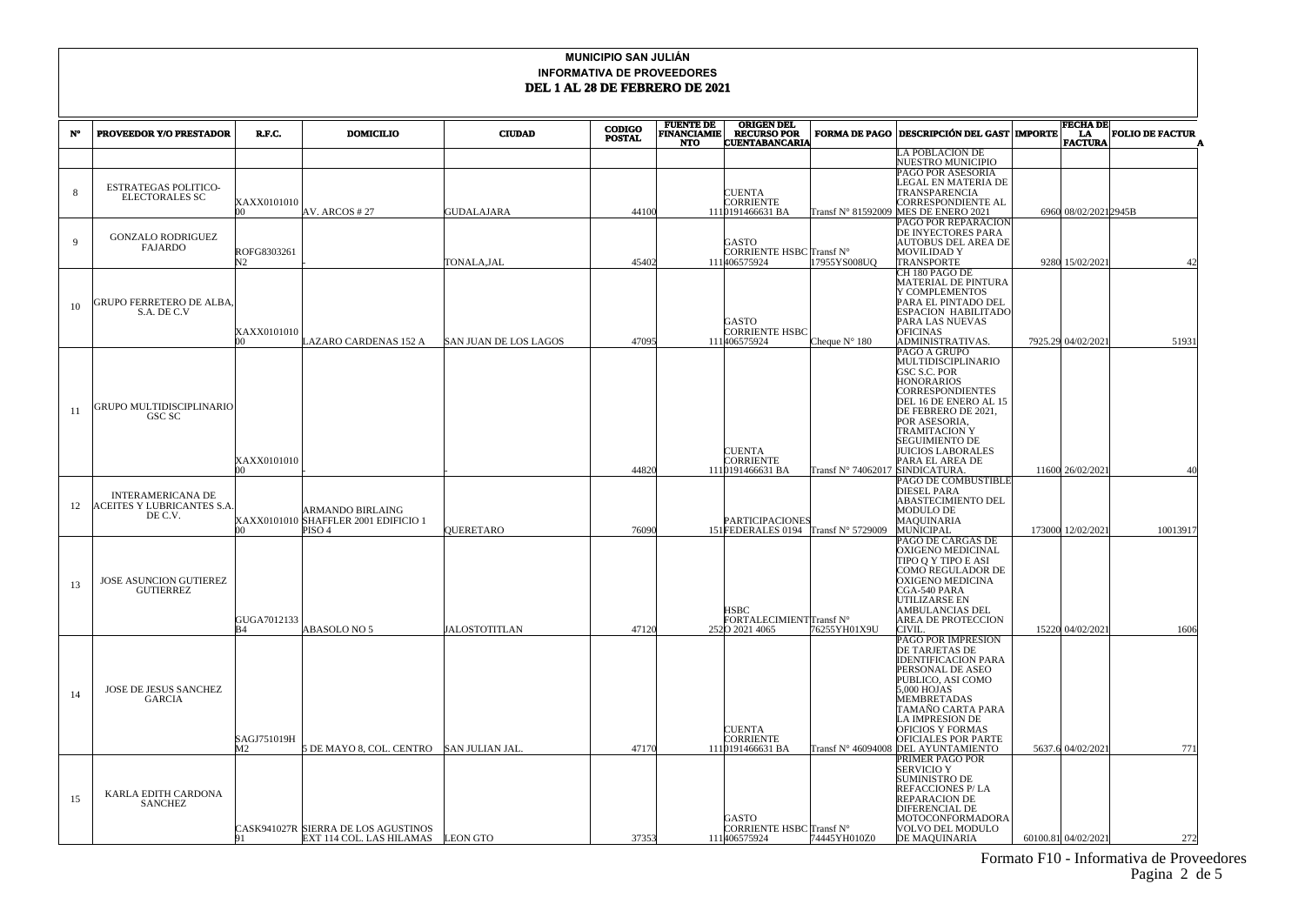|    | <b>PROVEEDOR Y/O PRESTADOR</b>                | R.F.C.                   | <b>DOMICILIO</b>                                            | <b>CIUDAD</b>                    | <b>CODIGO</b> | <b>FUENTE DE<br/>FINANCIAMIE</b> | <b>ORIGEN DEL</b><br><b>RECURSO POR</b>            | <b>FORMA DE PAGO</b>             | <b>DESCRIPCIÓN DEL GAST   IMPORTE</b>                                                                                                                                                                                                                                | <b>FECHA DE</b>       | <b>FOLIO DE FACTUR</b> |
|----|-----------------------------------------------|--------------------------|-------------------------------------------------------------|----------------------------------|---------------|----------------------------------|----------------------------------------------------|----------------------------------|----------------------------------------------------------------------------------------------------------------------------------------------------------------------------------------------------------------------------------------------------------------------|-----------------------|------------------------|
| N° |                                               |                          |                                                             |                                  | <b>POSTAL</b> | <b>NTO</b>                       | <b>CUENTABANCARIA</b>                              |                                  |                                                                                                                                                                                                                                                                      | LA.<br><b>FACTURA</b> |                        |
|    |                                               |                          |                                                             |                                  |               |                                  |                                                    |                                  | MUNICIPAL. CONTRATO<br>MM/SJ/PROPIO-01/2021<br>SE AMORTIZA EL 60%<br><b>DEL ANTICIPO</b>                                                                                                                                                                             |                       |                        |
| 16 | MARICELA GOROZTIETA<br><b>MIGUEL</b>          | F3                       | GOMM9607082MAGUEY #102 VILLAS DEL<br>MAGUEY                 | SAN FRANCISCO DEL RINCON.<br>GTO | 36446         |                                  | HSBC<br>FORTALECIMIENT Transf N°<br>2520 2021 4065 | 34925YZ00359                     | COMPRA DE ROLLO DE<br>MANGUERA DE 50 M<br>LINEALES DE 3/4 DE<br>PULGADA PARA<br>EQUIPAMIENTO DEL<br>AREA DE PROTECCION<br>CIVIL EN EL COMBATE<br>DE INCENDIOS EN<br>NUESTRO MUNICIPIO                                                                                | 13630 22/02/2021      | 18036                  |
| 17 | NEXTCODE S.A. DE C.V.                         | XAXX0101010<br>nn.       | AV. VALLARTA 6503-LOCAL ZAPOPAN                             |                                  | 47170         |                                  | <b>CUENTA</b><br>CORRIENTE<br>1110191466631 BA     | Transf N° 933018                 | PAGO DE SERVICIO DE<br>FACTURACION PARA<br>PAGOS RECIBIDOS EN<br>EL AREA DE CATASTRO<br>CORRESPONDIENTE AL<br>MES DE ENERO 2021 Y<br>PAGO POR SERVICIO DE<br><b>ENVIO DE</b><br><b>INFORMACION A LA</b><br>SEPAF DEL MES DE<br>FEBRERO 2021 DEL<br>AREA DE CATASTRO. | 5990.12 05/02/2021    | 742                    |
| 18 | OLIVIA ORNELAS GARCIA                         | OEGO520928H<br>9A        |                                                             |                                  | 47140         |                                  | GASTO<br>CORRIENTE HSBC<br>111406575924            | Cheque $N^{\circ}$ 221           | CH 221 PAGO DE<br><b>REFACCIONES PARA</b><br><b>DIFERENTES AREAS DEL</b><br>H.AYUNTAMIENTO.<br>NECESARIAS PARA EL<br><b>CUMPLIMIENTO Y</b><br>DESEMPEÑO DE SUS<br><b>FUNCIONES.</b>                                                                                  | 6200 23/02/2021       | 561                    |
| 19 | OLIVIA ORNELAS GARCIA                         | OEGO520928H              |                                                             |                                  | 47140         |                                  | GASTO<br><b>CORRIENTE HSBC</b><br>111406575924     | Cheque $N^{\circ}$ 221           | CH 221 PAGO DE<br>REFACCIONES PARA<br><b>DIFERENTES AREAS DEL</b><br>H.AYUNTAMIENTO,<br>NECESARIAS PARA EL<br><b>CUMPLIMIENTO Y</b><br>DESEMPEÑO DE SUS<br>FUNCIONES.                                                                                                | 38630 23/02/2021      | 559                    |
| 20 | OLIVIA ORNELAS GARCIA                         | OEGO520928H<br>ЮΑ.       |                                                             |                                  | 47140         |                                  | GASTO<br>CORRIENTE HSBC<br>111406575924            | Cheque $N^{\circ}$ 221           | CH 221 PAGO DE<br><b>REFACCIONES PARA</b><br>DIFERENTES AREAS DEL<br>H.AYUNTAMIENTO,<br>NECESARIAS PARA EL<br><b>CUMPLIMIENTO Y</b><br>DESEMPEÑO DE SUS<br>FUNCIONES.                                                                                                | 8000.01 23/02/2021    | 557                    |
| 21 | OLIVIA ORNELAS GARCIA                         | <b>DEGO520928H</b><br>9А |                                                             |                                  | 47140         |                                  | HSBC<br>FORTALECIMIENT<br>2520 2021 4065           | Cheque $N^{\circ}$ 130           | CH 130 PAGO DE<br><b>REFACCIONES PARA</b><br>LAS AREAS DE<br><b>SEGURIDAD PUBLICA Y</b><br>PROTECCION CIVIL.                                                                                                                                                         | 12720 23/02/2021      | 569                    |
| 22 | PATRICIA MARGARITA<br><b>GONZALEZ SALAZAR</b> |                          | GOSP64061152 TAMAULIPAS 1293 COL SAN<br>MIGUEL DE MEZQUITAN | <b>GUADALAJARA JAL</b>           | 44260         |                                  | <b>CUENTA</b><br>CORRIENTE<br>1110191466631 BA     | Transf N°<br>0071718023          | COMPRA DE DOS<br><b>SEGUETAS PARA</b><br>UTILIZARSE EN LA<br>CIERRA EN EL CORTE<br>DE CANAL EN AREA DE<br><b>RASTRO MUNICIPAL</b>                                                                                                                                    | 5669.5 03/02/2021     | 20457                  |
| 23 | PATRICIA MARGARITA<br><b>GONZALEZ SALAZAR</b> |                          | GOSP64061152 TAMAULIPAS 1293 COL SAN<br>MIGUEL DE MEZQUITAN | GUADALAJARA JAL                  | 44260         |                                  | CUENTA<br>CORRIENTE<br>1110191466631 BA            | Transf $N^{\circ}$<br>0071718013 | PAGO DE CAPSULAS<br>IND. VERDE PARA<br>UTILIZARSE EN EL<br>SACRIFICIO DE GANADO<br>EN EL RASTRO<br>MUNICIPAL.                                                                                                                                                        | 5196.8 03/02/2021     | 20458                  |
| 24 | SOFT & SAFE SYSTEMS S.A.<br>DE C.V.           | XAXX0101010<br>00.       | SALVADOR ANDRADE #33                                        | AMECA JAL                        | 46600         |                                  | <b>UENTA</b><br>CORRIENTE<br>1110191466631 BA      | Transf N°<br>2378159221          | PAGO POR<br>INSTALACION,<br>LICENCIAMIENTO Y<br><b>BASE DE DATOS DE</b>                                                                                                                                                                                              | 29058 08/02/2021E1008 |                        |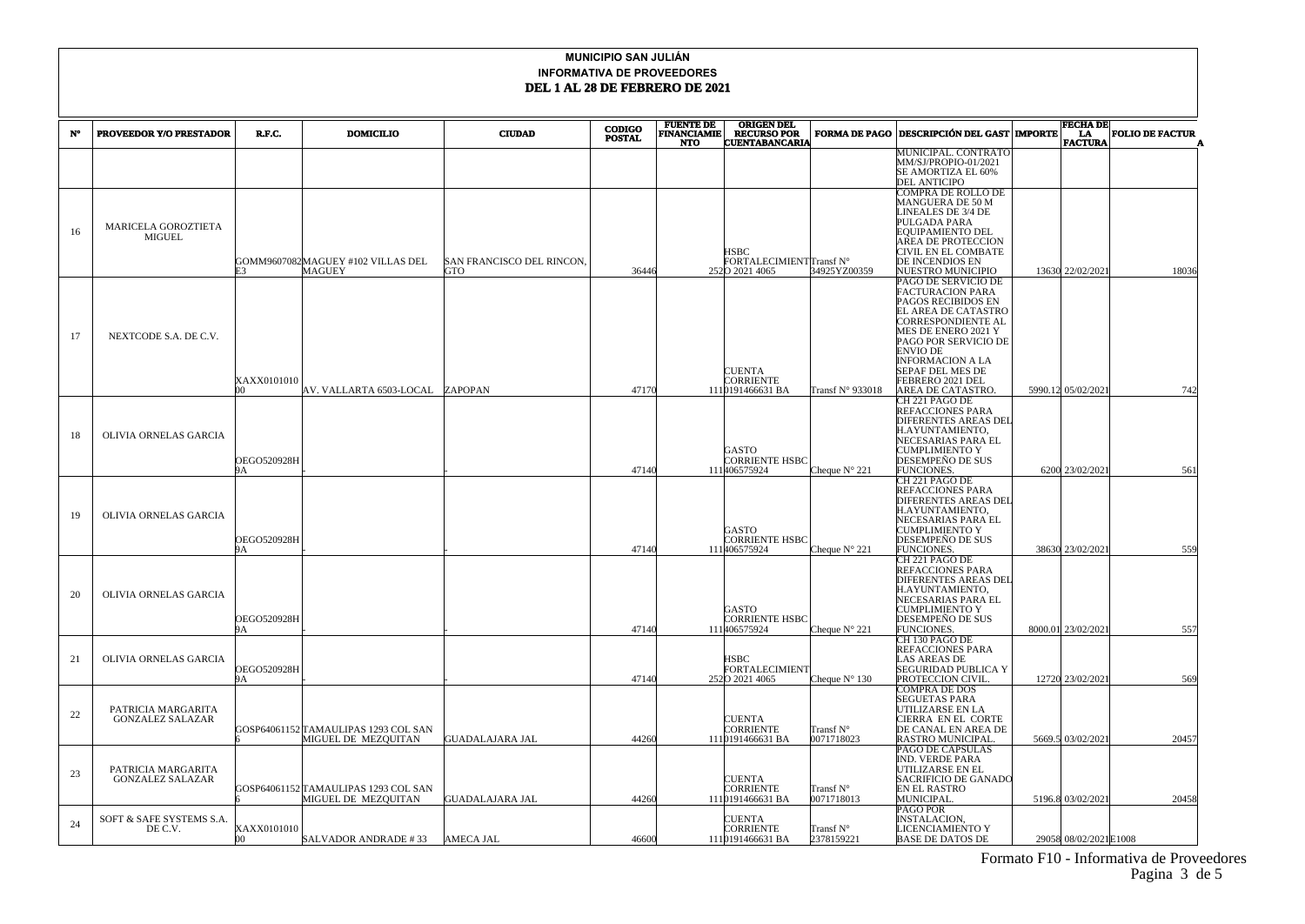|    |                                        |                   |                                   |                        | <b>CODIGO</b> | <b>FUENTE DE</b>                 | <b>ORIGEN DEL</b>                           |                        |                                                 | <b>FECHA DE</b>        |                        |
|----|----------------------------------------|-------------------|-----------------------------------|------------------------|---------------|----------------------------------|---------------------------------------------|------------------------|-------------------------------------------------|------------------------|------------------------|
| N° | PROVEEDOR Y/O PRESTADOR                | R.F.C.            | <b>DOMICILIO</b>                  | <b>CIUDAD</b>          | <b>POSTAL</b> | <b>FINANCIAMIE</b><br><b>NTO</b> | <b>RECURSO POR</b><br><b>CUENTABANCARIA</b> | <b>FORMA DE PAGO</b>   | <b>DESCRIPCIÓN DEL GAST MPORTE</b>              | LA<br><b>FACTURA</b>   | <b>FOLIO DE FACTUR</b> |
|    |                                        |                   |                                   |                        |               |                                  |                                             |                        | SISTEMA DE                                      |                        |                        |
|    |                                        |                   |                                   |                        |               |                                  |                                             |                        | CONTABILIDAD                                    |                        |                        |
|    |                                        |                   |                                   |                        |               |                                  |                                             |                        | <b>GUBERNAMENTAL SOFT</b>                       |                        |                        |
|    |                                        |                   |                                   |                        |               |                                  |                                             |                        | & SAFE SYSTEMS V4 EN                            |                        |                        |
|    |                                        |                   |                                   |                        |               |                                  |                                             |                        | <b>APLICACION</b>                               |                        |                        |
|    |                                        |                   |                                   |                        |               |                                  |                                             |                        | COMPILADA                                       |                        |                        |
|    |                                        |                   |                                   |                        |               |                                  |                                             |                        | CORRESPONDIENTE A                               |                        |                        |
|    |                                        |                   |                                   |                        |               |                                  |                                             |                        | LOS MESES DE<br>OCTUBRE, NOVIEMBRE              |                        |                        |
|    |                                        |                   |                                   |                        |               |                                  |                                             |                        | Y DICIEMBRE 2020                                |                        |                        |
|    |                                        |                   |                                   |                        |               |                                  |                                             |                        | CH 202 PAGO DE 914.64                           |                        |                        |
|    |                                        |                   |                                   |                        |               |                                  |                                             |                        | <b>BULTOS DE CEMENTO</b>                        |                        |                        |
|    |                                        |                   |                                   |                        |               |                                  |                                             |                        | CRUZ AZUL PARA EL                               |                        |                        |
|    |                                        |                   |                                   |                        |               |                                  |                                             |                        | PROGRAMA MUNICIPAI                              |                        |                        |
|    |                                        |                   |                                   |                        |               |                                  |                                             |                        | MEJORAMIENTO DE LA                              |                        |                        |
| 25 | VICTOR HUGO DE ANDA<br><b>MORALES</b>  |                   |                                   |                        |               |                                  |                                             |                        | VIVIENDA AÑO 2021,<br>CON EL OBJETIVO DE        |                        |                        |
|    |                                        |                   |                                   |                        |               |                                  |                                             |                        | OFRECER A LA                                    |                        |                        |
|    |                                        |                   |                                   |                        |               |                                  |                                             |                        | CIUDADANIA                                      |                        |                        |
|    |                                        |                   | <b>GENERAL MIGUEL</b>             |                        |               |                                  | GASTO                                       |                        | BENEFICIARIA UNA                                |                        |                        |
|    |                                        |                   | AAMV8105223 HERNANDEZ # 334, COL. |                        |               |                                  | CORRIENTE HSBC                              |                        | VIVIENDA DIGNA DE                               |                        |                        |
|    |                                        |                   | CENTRO                            | SAN JULIAN, JAL.       | 47170         |                                  | 111406575924                                | Cheque $N^{\circ}$ 202 | <b>HABITAR</b>                                  | 149999.99 15/02/2021   | 618                    |
|    |                                        |                   |                                   |                        |               |                                  |                                             |                        | CH 187 COMPRA DE 16                             |                        |                        |
|    |                                        |                   |                                   |                        |               |                                  |                                             |                        | PARES DE BOTA DE<br>TRABAJO PARA                |                        |                        |
| 26 | VICTOR MANUEL MUÑOZ<br><b>GONZALEZ</b> |                   |                                   |                        |               |                                  | GASTO                                       |                        | ENTREGAR A LOS                                  |                        |                        |
|    |                                        | MUGV701126E       |                                   |                        |               |                                  | CORRIENTE HSBC                              |                        | <b>EMPLEADOS DE ASEO</b>                        |                        |                        |
|    |                                        | F.8               |                                   |                        | 47170         |                                  | 111406575924                                | Cheque $N^{\circ}$ 187 | PUBLICO.                                        | 5939.2 09/02/2021 FF73 |                        |
|    |                                        |                   |                                   |                        |               |                                  |                                             |                        | PAGO DE COMBUSTIBLE                             |                        |                        |
| 27 | YESENIA GODOY MADRIZ                   |                   |                                   |                        |               |                                  | HSBC                                        |                        | PARA ABASTECIMIENTO                             |                        |                        |
|    |                                        | GOMY8011112       |                                   |                        |               |                                  | PARTICIPACIONESTransf N°                    |                        | DE VEHICULO DEL                                 |                        |                        |
|    |                                        |                   | AGO TULARE # 119                  | <b>DOLORES HIDALGO</b> | 37215         |                                  | 151406361166                                | HSBC100336             | AREA DE PRESIDENCIA                             | 5637.74 18/02/2021     | 31337                  |
|    |                                        |                   |                                   |                        |               |                                  |                                             |                        | PAGO DE COMBUSTIBLE                             |                        |                        |
|    |                                        |                   |                                   |                        |               |                                  |                                             |                        | PARA ABASTECIMIENTO<br>DE VEHICULOS DEL         |                        |                        |
| 28 | YESENIA GODOY MADRIZ                   |                   |                                   |                        |               |                                  | HSBC                                        |                        | AREA DE CONTROL                                 |                        |                        |
|    |                                        | GOMY8011112       |                                   |                        |               |                                  | PARTICIPACIONESTransf N°                    |                        | <b>VEHICULAR DEL</b>                            |                        |                        |
|    |                                        | 74                | LAGO TULARE # 119                 | <b>DOLORES HIDALGO</b> | 37215         |                                  | 151406361166                                | HSBC099934             | <b>AYUNTAMIENTO</b>                             | 6018 18/02/2021        | 31343                  |
|    |                                        |                   |                                   |                        |               |                                  |                                             |                        | PAGO DE COMBUSTIBLE                             |                        |                        |
|    |                                        |                   |                                   |                        |               |                                  |                                             |                        | PARA ABASTECIMIENTC                             |                        |                        |
| 29 | YESENIA GODOY MADRIZ                   |                   |                                   |                        |               |                                  | HSBC                                        |                        | DE PATRULLAS DEL                                |                        |                        |
|    |                                        | GOMY8011112<br>74 | LAGO TULARE #119                  | <b>DOLORES HIDALGO</b> | 37215         |                                  | FORTALECIMIENTTransf N°<br>2520 2021 4065   | HSBC119465             | AREA DE SEGURIDAD<br><b>PUBLICA</b>             | 8377.22 18/02/2021     | 31335                  |
|    |                                        |                   |                                   |                        |               |                                  |                                             |                        | PAGO DE COMBUSTIBLE                             |                        |                        |
|    |                                        |                   |                                   |                        |               |                                  |                                             |                        | PARA ABASTECIMIENTC                             |                        |                        |
| 30 | YESENIA GODOY MADRIZ                   |                   |                                   |                        |               |                                  | HSBC                                        |                        | DE AMBULANCIAS DEL                              |                        |                        |
|    |                                        | GOMY8011112       |                                   |                        |               |                                  | FORTALECIMIENTTransf N°                     |                        | AREA DE PROTECCION                              |                        |                        |
|    |                                        |                   | LAGO TULARE # 119                 | DOLORES HIDALGO        | 37215         |                                  | 2520 2021 4065                              | 61215YV00DSG           | CIVIL                                           | 12691.77 18/02/2021    | 31333                  |
|    |                                        |                   |                                   |                        |               |                                  |                                             |                        | PAGO DE COMBUSTIBLE                             |                        |                        |
|    |                                        |                   |                                   |                        |               |                                  |                                             |                        | PARA ABASTECIMIENTO                             |                        |                        |
| 31 | YESENIA GODOY MADRIZ                   | GOMY8011112       |                                   |                        |               |                                  | HSBC<br>FORTALECIMIENTTransf N°             |                        | DE AMBULANCIAS DEL<br><b>AREA DE PROTECCION</b> |                        |                        |
|    |                                        | 74                | AGO TULARE #119                   | <b>DOLORES HIDALGO</b> | 37215         |                                  | 2520 2021 4065                              | HSBC120726             | CIVIL                                           | 11077.16 18/02/2021    | 31334                  |
|    |                                        |                   |                                   |                        |               |                                  |                                             |                        | PAGO DE COMBUSTIBLE                             |                        |                        |
| 32 | YESENIA GODOY MADRIZ                   |                   |                                   |                        |               |                                  | HSBC                                        |                        | DE VEHICULOS DEL                                |                        |                        |
|    |                                        | GOMY8011112       |                                   |                        |               |                                  | PARTICIPACIONESTransf N°                    |                        | AREA DE CONTROL                                 |                        |                        |
|    |                                        |                   | AGO TULARE # 119                  | <b>DOLORES HIDALGO</b> | 37215         |                                  | 151406361166                                | <b>HSBC099671</b>      | VEHICULAR                                       | 9541 18/02/2021        | 31342                  |
|    |                                        |                   |                                   |                        |               |                                  |                                             |                        | PAGO DE COMBUSTIBLE                             |                        |                        |
| 33 | YESENIA GODOY MADRIZ                   |                   |                                   |                        |               |                                  | HSBC                                        |                        | PARA ABASTECIMIENTO<br>DE VEHICULOS DEL         |                        |                        |
|    |                                        | GOMY8011112       |                                   |                        |               |                                  | PARTICIPACIONESTransf N°                    |                        | AREA DE CONTROL                                 |                        |                        |
|    |                                        | 74                | AGO TULARE #119                   | <b>DOLORES HIDALGO</b> | 37215         |                                  | 151406361166                                | 62435YV0079M           | VEHICULAR                                       | 11511 18/02/2021       | 31338                  |
|    |                                        |                   |                                   |                        |               |                                  |                                             |                        | PAGO DE COMBUSTIBLE                             |                        |                        |
|    |                                        |                   |                                   |                        |               |                                  |                                             |                        | PARA ABASTECIMIENTO                             |                        |                        |
| 34 | YESENIA GODOY MADRIZ                   |                   |                                   |                        |               |                                  | HSBC                                        |                        | DE PATRULLAS DEL                                |                        |                        |
|    |                                        | GOMY8011112       |                                   |                        |               |                                  | FORTALECIMIENTTransf N°                     |                        | AREA DE SEGURIDAD                               |                        |                        |
|    |                                        |                   | AGO TULARE # 119.                 | DOLORES HIDALGO        | 37215         |                                  | 2520 2021 4065<br>ISBC                      | 30685YV00SCC           | <b>PUBLICA</b><br>PAGO DE COMBUSTIBLE           | 11516.85 18/02/2021    | 31336                  |
| 35 | YESENIA GODOY MADRIZ                   | GOMY8011112       |                                   |                        |               |                                  | FORTALECIMIENTITransf $\mathrm{N}^\circ$    |                        | PARA ABASTECIMIENTC                             |                        |                        |
|    |                                        |                   | LAGO TULARE #119                  | <b>DOLORES HIDALGO</b> | 37215         |                                  | 2520 2021 4065                              | HSBC120127             | DE PATRULLAS DEL                                | 21829.29 18/02/2021    | 31331                  |
|    |                                        |                   |                                   |                        |               |                                  |                                             |                        |                                                 |                        |                        |

 Formato F10 - Informativa de Proveedores Pagina 4 de 5